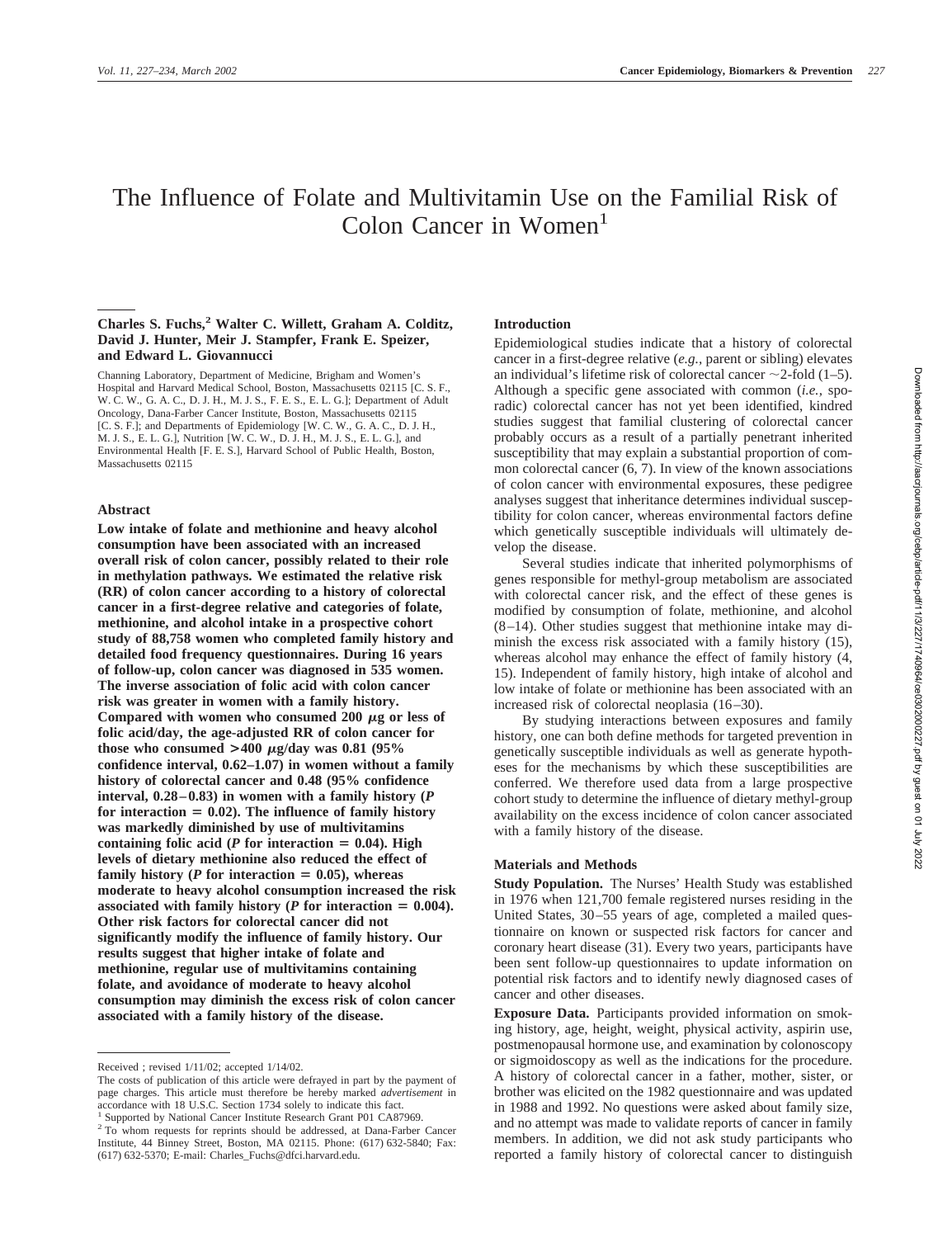whether their relative's diagnosis was colon cancer or rectal cancer.

The 1980 Nurses' Health Study questionnaire included a 61-item semiquantitative food frequency questionnaire to assess diet as well as supplemental vitamin use. The participants were asked to report the average frequency of consumption of each item during the previous year. In addition, for each item we asked whether consumption had greatly increased or greatly decreased during the previous 10 years. Current multivitamin use was assessed in each biennial questionnaire beginning in 1980. We also asked about the brands of multivitamin typically used as well as the brand and types of breakfast cereal used. Women who were current multivitamin users in 1980 were asked to state how many years they had been taking multivitamins. We computed nutrient intakes by multiplying the consumption frequency of each unit of every food by the nutrient content of the specified portions by using composition values from the United States Department of Agriculture sources supplemented with other data (32), including data on specific brands and types of multivitamins and breakfast cereals. The reproducibility and validity of these questionnaires have been documented previously (16, 33–35).

To evaluate the validity of the reported nutrient consumption measured by the questionnaire, comprehensive diet records, plasma high-density lipoprotein levels, and erythrocyte folate levels were obtained from a subsample of participants (16, 33–35). Mean daily intakes of nutrients, including alcohol, as assessed by the questionnaire and by the diet records were very similar. The Spearman correlation coefficient for alcohol intake measured by the diet records and the questionnaire was 0.90 (16). In addition, alcohol intake as reported by the questionnaire was correlated with plasma high-density lipoprotein  $(r = 0.40, P < 0.001)$ . Furthermore, within our relatively folate-replete patient population, the Pearson correlation between folate intake by the questionnaire (including supplements) and erythrocyte folate from the blood samples was 0.55 (16, 18). The mean erythrocyte folate levels (ng/ml) and SE of the mean by quintile of total folate intake from lowest to highest quintile were 301  $\pm$  15, 341  $\pm$  10, 355  $\pm$  11, 355  $\pm$  11, and  $406 \pm 21$ .

**Population for Analysis.** The dietary questionnaire was returned by 98,462 nurses in 1980. We excluded women with 10 or more food items left blank or implausibly high or low scores for total food intake, as well as those who reported previous cancer (other than nonmelanoma skin cancer), ulcerative colitis, or a familial polyposis syndrome. This left 88,758 women for the analysis.

**Identification of Cases of Colon Cancer.** On each questionnaire we inquired whether colon or rectal cancer had been diagnosed and, if so, the date of the diagnosis. For this analysis, the follow-up rate was 96% of the total possible person-years through June 1, 1996. Medical records were obtained from 92% of the cases and were reviewed by physicians who were blinded to questionnaire data. Although pathology reports and hospital records could not be obtained for 8% of cases, we based our analysis on all incident colorectal cancers because the accuracy of self-reporting was high (95%). We excluded the small number of cancers that were not adenocarcinomas as well as carcinomas *in situ*. This left 786 cases of invasive colorectal adenocarcinoma. Of these, 535 were in the colon, 164 were in the rectum, and 87 were at undetermined sites. In a previous analysis of this cohort, a family history of colorectal cancer was associated with a significant increase in the risk of colon cancer

 $(RR, 3, 2.01; 95\% \text{ CI}, 1.44-2.14)$  but had no influence on the risk of rectal cancer (RR, 0.98; 95% CI, 0.44–2.18; Ref. 5); as a result, we did not consider incident rectal cancer among the study participants in this analysis.

Data Analysis. We examined the risk of colon cancer according to total and dietary folate intake in 1980 and family history of colorectal cancer. Data on family history of colorectal cancer was based on the response to the baseline questionnaire and updated, thereafter, in 1988 and 1992 (based on a previous analysis in this cohort; Ref. 5). We categorized women into four groups of folate intake  $(\leq 200, 201-300, 301-400,$  and  $> 400$ -g/day) based on a previous analysis of folate and colon cancer risk in this cohort (16). In addition, categories of methionine intake  $(\leq 1.4, 1.5-1.8, 1.9-2.2,$  and  $>2.2$  g/day) and alcohol intake  $(0, 0.1-15, 15.1-30,$  and  $>30$  g/day) were based on a previous analysis of colorectal neoplasia in this cohort (18).

To examine the influence of folate from food only, we categorized participants according to dietary folate intake in 1980 after excluding long-term  $(>5$  years) multivitamin supplement users. For this analysis, multivitamin use was updated biennially. The exclusion of longer-term supplement users was based on a previous analysis of folate and colon cancer in this cohort (16). In that analysis, short-term users of multivitamins  $(\leq 5$  years) experienced a RR of 1.02 (95% CI, 0.75–1.35) when compared with women who did not report multivitamin use, whereas multivitamins use for 6–10 years was associated with a nonsignificant reduction in risk (RR, 0.83; 95% CI, 0.64– 1.09). Consequently, in that original publication and in the current analysis, short-term multivitamin users were included in the analysis of folate from food sources and long-term users were excluded.

To examine the influence of duration of folate supplement use, family history, and risk of colon cancer, we computed duration of use of multivitamins containing folate and updated this variable every 2 years on the basis of the brand and type of multivitamin use reported biennially from 1980 to 1996. Before 1973, 100  $\mu$ g was the maximum dose allowed in supplements according to the United States Food and Drug Administration regulations, and many supplement formulations did not contain folic acid (36). Thus, we considered 1973 (when doses of 400  $\mu$ g were first allowed) to be the earliest possible starting point.

We also computed duration in the highest tertile of total folate intake (dietary plus supplement use) and updated this variable based on the 1980, 1984, 1986, 1990, and 1994 dietary assessments. Within each follow-up period for this subanalysis, only women in either the lowest or highest tertiles were included; women in the lower tertile of folate intake were considered the reference category.

Because of the limited number of participants with higher levels of methionine intake  $(>2.2 \text{ g/day})$  or alcohol intake  $(>30 \text{ g/day})$ , we had insufficient power to analyze duration of high intake of methionine or alcohol intake among participants with a family history. Nonetheless, methionine intake as measured by the 1980 questionnaire was correlated with subsequent measures over time  $(r = 0.38$ , comparing intake from the 1980 questionnaire with the 1986 questionnaire;  $P < 0.001$ ). In addition, alcohol intake as measured by the 1980 questionnaire was correlated with alcohol intake measured by the 1986 questionnaire ( $r = 0.63$ ;  $P < 0.001$ ).

For the primary analysis, we used incidence rates of colon cancer with person-years of follow-up as the denominator. For

<sup>&</sup>lt;sup>3</sup> The abbreviations used are: RR, relative risk; CI, confidence interval.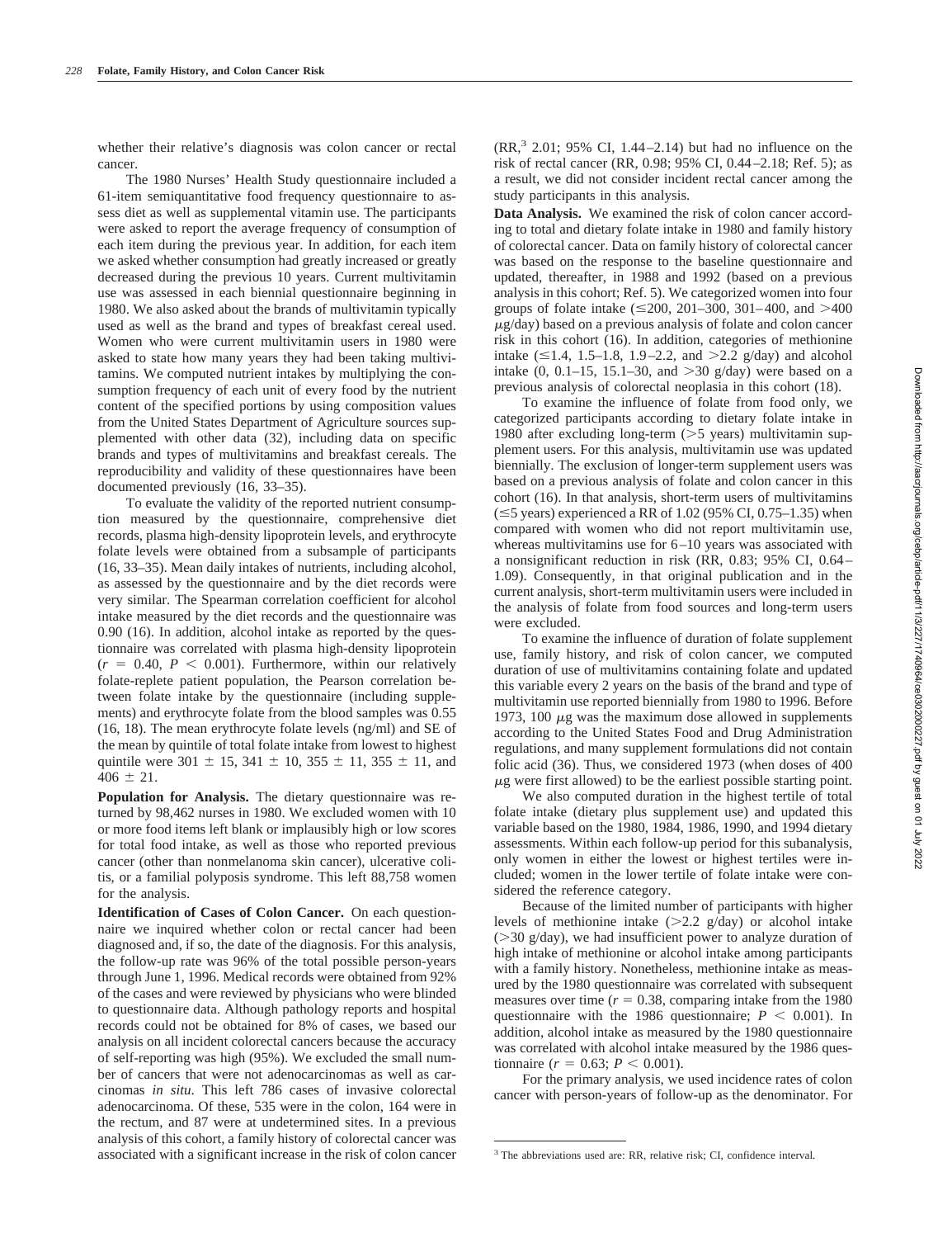each participant, person-years of follow-up were counted from the date of return of the 1980 questionnaire to May 31, 1996. For the participants who received a diagnosis of colon cancer or who died from another cause, person-years of follow-up were calculated according to the most recently completed questionnaire, but the period of follow-up terminated with the diagnosis of colon cancer or death.

Age-adjusted RRs with 95% CIs were calculated after stratification according to 5-year age categories using the Mantel-Haenszel summary estimator. For multivariate analysis, we used pooled logistic regression, which accounts for varying times to the outcome event (37) and is asymptotically equivalent to a Cox regression model with time-dependent covariates, given short-time intervals and a low probability of outcome (38). A participant contributed up to eight observations based on eight 2-year periods from 1980 to 1996; if a woman received a diagnosis of colon cancer or died of any cause, the subsequent 2-year periods were censored. Each 2-year set of observations contributed by each participant was pooled in the logistic regression analysis.

The basic model included known or suspected risk factors for colon cancer, including age (5-year categories), pack-years of smoking before age 30 years  $(0, 1-5, 6-10, 11-15, 0r > 15$ pack-years, based on a previous analysis in this cohort; Ref. 39), body-mass index (in quintiles), regular vigorous exercise  $\geq$ 1 day/week (yes or no), regular aspirin use ( $\geq$ 2 times per week; yes or no), screening endoscopy (yes or no), beef, pork, or lamb as a main dish  $\ll 1$  per month, 1–3 per month, 1 per week, 2–4 per week, or  $\geq$  5 per week), alcohol consumption (0,  $\le$ 15, 15–30, or  $>$ 30 g/day), and energy-adjusted intake folate  $(\leq 200, 201-300, 301-400, \text{ and } > 400 \mu\text{g/day})$ , and methionine  $(\leq 1.4, 1.5-1.8, 1.9-2.2,$  and  $> 2.2$  g/day). Intakes of folate, methionine, and other nutrients were adjusted for total energy intake by using residual analysis (40). We used all variables as assessed in 1980 with the exception of age and screening endoscopy use, which were updated biennially. In additional models, we considered intake of total fat, animal fat, calcium and dietary fiber; intake of vitamins A, C, D, and E; and postmenopausal estrogen use.

We tested for trends, controlling for multiple covariates by modeling the specific exposure as a continuous variable in a logistic model that included the covariates. All reported *P*s are two-sided. Tests for interaction were performed by entering into the model the cross-product terms of family history (as an indicator variable) and the other risk factor for colon cancer (measured continuously for all ordinal variables; Ref. 41).

### **Results**

Among 88,758 women eligible for analysis, 6,956 (7.8%) reported a history of colorectal cancer in one or more first-degree relatives in 1982. In 1988, when family history of colorectal cancer was updated, 9,561 (10.8%) reported an affected firstdegree relative. By 1992, 11,808 (13.3%) reported such a history. During the 16 years of follow-up  $(1,375,165)$  personyears), we observed 535 confirmed colon cancers. Baseline characteristics of the study participants according to the baseline report of family history of colorectal cancer are shown in Table 1. Women with and without a positive family history demonstrated similar patterns of age, dietary intake, body mass index, physical activity, and smoking history. However, women with a family history of colorectal cancer underwent screening endoscopy during the study period more frequently than those without a family history.

Participants who reported a history of colorectal cancer in

| Table 1 | Characteristics of the study participants according to the presence or |
|---------|------------------------------------------------------------------------|
|         | absence of a family history of colorectal cancer $a$                   |

|                                                                          | No family<br>history<br>$n = 81,802$ $n = 6,956$ | Family<br>history |
|--------------------------------------------------------------------------|--------------------------------------------------|-------------------|
| Age $(yr)$                                                               | 46.7                                             | 46.8              |
| Body mass index $(kg/m2)$                                                | 24.3                                             | 24.3              |
| Alcohol intake (g/day)                                                   | 6.6                                              | 6.8               |
| Dietary intake <sup>b</sup>                                              |                                                  |                   |
| Folate $(\mu$ g/day) <sup>c</sup>                                        | 365                                              | 365               |
| Methionine (g/day)                                                       | 1.9                                              | 1.9               |
| Animal fat (g/day)                                                       | 52.2                                             | 51.9              |
| Dietary fiber (g/day)                                                    | 16.8                                             | 16.9              |
| Beef, pork or lamb as a main dish (servings/week)                        | 2.6                                              | 2.6               |
| Calcium $(mg/day)^c$                                                     | 732                                              | 732               |
| Vitamin D $(IU/day)^c$                                                   | 292                                              | 291               |
| Regular aspirin use $(\%)^d$                                             | 23.5                                             | 26.4              |
| Multivitamin supplement use (%)                                          | 34.0                                             | 34.1              |
| Mean duration of multivitamin use at baseline $(yr)^e$                   | 4.4                                              | 4.3               |
| Mean duration of multivitamin use in 1994 (yr) <sup><math>f</math></sup> | 8.0                                              | 8.1               |
| Screening endoscopy use at baseline (%)                                  | 5.4                                              | 5.7               |
| Screening endoscopy use through study follow-up $(\%)^g$                 | 20.3                                             | 43.1              |
| Regular vigorous exercise $(\%)^b$                                       | 44.7                                             | 46.0              |
| Mean pack-years of smoking before age 30 yr                              | 3.0                                              | 2.9               |

*<sup>a</sup>* Based on reports of a family history of colorectal cancer in one or more first-degree relatives obtained at study initiation. Values are means directly standardized according to the age distribution of the cohort.

*<sup>b</sup>* Dietary values represent the mean energy-adjusted intake.

*<sup>c</sup>* Includes the use of supplements.

*<sup>d</sup>* Defined as aspirin use on two or more days/week.

*<sup>e</sup>* Mean duration of use among multivitamin users at baseline.

*f* Mean duration of use among multivitamin users in 1994.

<sup>g</sup> Includes screening endoscopy use during study follow-up and at baseline.

*<sup>h</sup>* Regular vigorous exercise was defined as vigorous physical activity (enough to work up a sweat) on one or more days/week.

one or more first-degree relatives experienced an age-adjusted RR of colon cancer of 2.00 (95% CI, 1.63–2.46) compared with those without a family history. The RR associated with family history was not materially altered by multivariate adjustment for other known or suspected risk factors for the disease (RR, 1.91; 95% CI, 1.53–2.36).

The inverse association of folic acid with colon cancer was greater in women with a family history of colorectal cancer (Fig. 1*a*). Incorporating the cross-product interaction term of family history and folate consumption into the multivariate model, we observed a significant difference in the relative effect of family history with different levels of folate intake (*P* for interaction  $= 0.02$ ). Compared with women without a family history who consumed 200  $\mu$ g or less of folate/day (1980–1990), women without a family history who consumed  $>$ 400  $\mu$ g/day experienced a multivariate RR of 0.91 (95% CI, 0.69–1.19), women with a family history who consumed 200  $\mu$ g or less/day experienced a RR of 2.49 (95% CI, 1.66–3.75), and women with a family history who consumed  $>400 \mu g/day$ experienced a RR of 1.30 (95% CI, 0.82–2.08). Although total folate intake had only a minimal protective influence on the risk of colon cancer among women without a family history, greater folate intake was associated with substantially reduced risk among those with a family history ( $P$  for trend  $= 0.01$ ). Among women without a family history, the age-adjusted RR of colon cancer for those who consumed  $>400 \mu$ g of folate/day was 0.81 (95% CI, 0.62–1.07) compared with women who consumed 200  $\mu$ g or less per day. Among women with a family history, the RR for those who consumed  $>$ 400  $\mu$ g/day was 0.48 (95% CI, 0.28–0.83) when compared with women with a family history who consumed  $200 \mu g$  or less per day.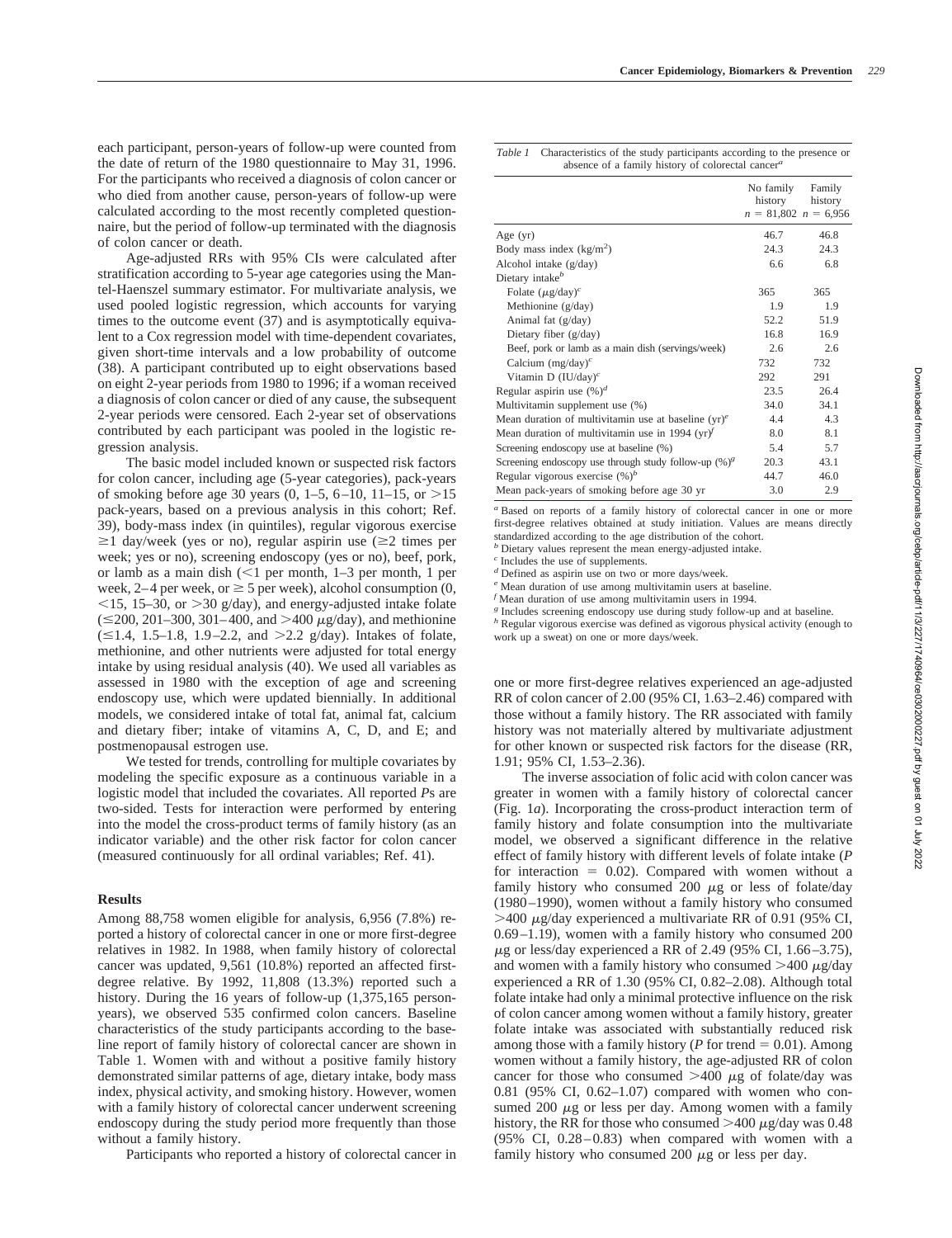

*Fig. 1*. *a,* multivariate relative risk of colon cancer according to total folate intake in 1980 (dietary and supplemental sources) and family history of colorectal cancer. *b,* multivariate relative risk of colon cancer according to folate intake in 1980 from food sources only and family history of colorectal cancer. In *b,* women who used multivitamin supplements for 5 years were excluded. *Numbers* in *parentheses,* 95% CIs; *N,* number of cases for each category.

| Table 2 RR of colon cancer according to multivitamin supplement use in 1980 and family history of colorectal cancer <sup>a,b</sup> |                   |                    |                             |                             |                         |                  |                                            |                                            |  |
|------------------------------------------------------------------------------------------------------------------------------------|-------------------|--------------------|-----------------------------|-----------------------------|-------------------------|------------------|--------------------------------------------|--------------------------------------------|--|
| Multivitamin<br>use                                                                                                                | No family history |                    |                             |                             | Positive family history |                  |                                            |                                            |  |
|                                                                                                                                    | No. of<br>cases   | Person-years       | Age-adjusted<br>RR (95% CI) | Multivariate<br>RR (95% CI) | No. of                  | Person-years     | Age-adjusted<br>RR (95% CI)                | Multivariate<br>RR(95% CI)                 |  |
| No<br>Yes                                                                                                                          | 298<br>130        | 820.189<br>420,485 | 1.0<br>$0.84(0.68-1.03)$    | 1.0<br>$0.89(0.72 - 1.10)$  | 85<br>22                | 90,041<br>47.320 | $2.30(1.82 - 2.90)$<br>$1.13(0.73 - 1.74)$ | $2.18(1.71 - 2.78)$<br>$1.13(0.73 - 1.75)$ |  |

*a* Multivariate RRs are adjusted for age (5-year categories), pack-years of smoking before age 30 years  $(0, 1-5, 6-10, 11-15, 0r > 15$  pack-years), body-mass index (in quintiles), regular vigorous exercise ( $\geq$ 1 day/week), regular aspirin use ( $\geq$ 2 times per week), screening endoscopy (yes or no), beef, pork, or lamb as a main dish (<1 per month, 1–3 per month, 1 per week, 2–4 per week, or  $\geq$ 5 per week), alcohol consumption (abstinence, history of greatly reduced consumption, or <15, 15–30, or >30 g/day), and energy-adjusted levels of methionine ( $\leq 1.4$ , 1.5–1.8, 1.9–2.2, >2.3 g/day).<br><sup>*b*</sup> P for interaction for the cross-product term of multivitamin supplement use in 1980 and family history of colorectal cancer

We further assessed the influence of dietary folate (as measured in 1980) after excluding long-term  $($ >5 years) multivitamin supplement users (Fig. 1*b*). For this analysis, multivitamin use was updated biennially. After adjusting for other covariates, the cross-product interaction term of family history and dietary folate consumption was borderline significant in the multivariate model ( $P$  for interaction  $= 0.05$ ). Although dietary folate had no appreciable influence on the risk among women without a family history of colorectal cancer, dietary folate was inversely associated with risk among women with a family history (*P* for trend = 0.04).

In 1980, 84% of all women whose folate intake exceeded  $400 \mu g/day$  consumed folate supplements in the form of multivitamins. We therefore examined the risk of colon cancer according to both multivitamin use in 1980 and family history of colorectal cancer (Table 2). A multivariate test for statistical interaction between multivitamin use and family history was significant ( $P = 0.04$ ). Among women without a family history, the age-adjusted RR of colon cancer for women who reported multivitamin use in 1980 was 0.84 (95% CI, 0.68–1.03) compared with those who did not use multivitamins. Among women with a family history, the RR for those who reported multivitamin use in 1980 was 0.48 (95% CI, 0.28–0.83) when compared with women with a family history who did not use multivitamins.

The influence of family history of colorectal cancer was markedly diminished by multivitamins containing folic acid. Among women who did not use multivitamins, participants with a family history experienced a RR of colon cancer of 2.16 (95% CI, 1.60–2.76) when compared with those without a family history. In contrast, among women who used multivitamins, the RR of colon cancer associated with a family history was 1.25 (95% CI, 0.79–1.96).

We examined the temporal influence of folate intake according to family history. Duration of multivitamin use was calculated using responses to the duration-of-use question in 1980 and the subsequent biennial follow-up. A multivariate test for statistical interaction between duration of multivitamin use and family history did not reach statistical significance  $(P =$ 0.12). As depicted in Fig. 2*a,* increasing duration of multivitamin use was not associated with a reduction in colon cancer risk among women without a family history of colorectal cancer, whereas increasing duration of multivitamin use was inversely associated with risk among women with a family history. Compared with women with a positive family history who did not use multivitamins, women with a positive family history who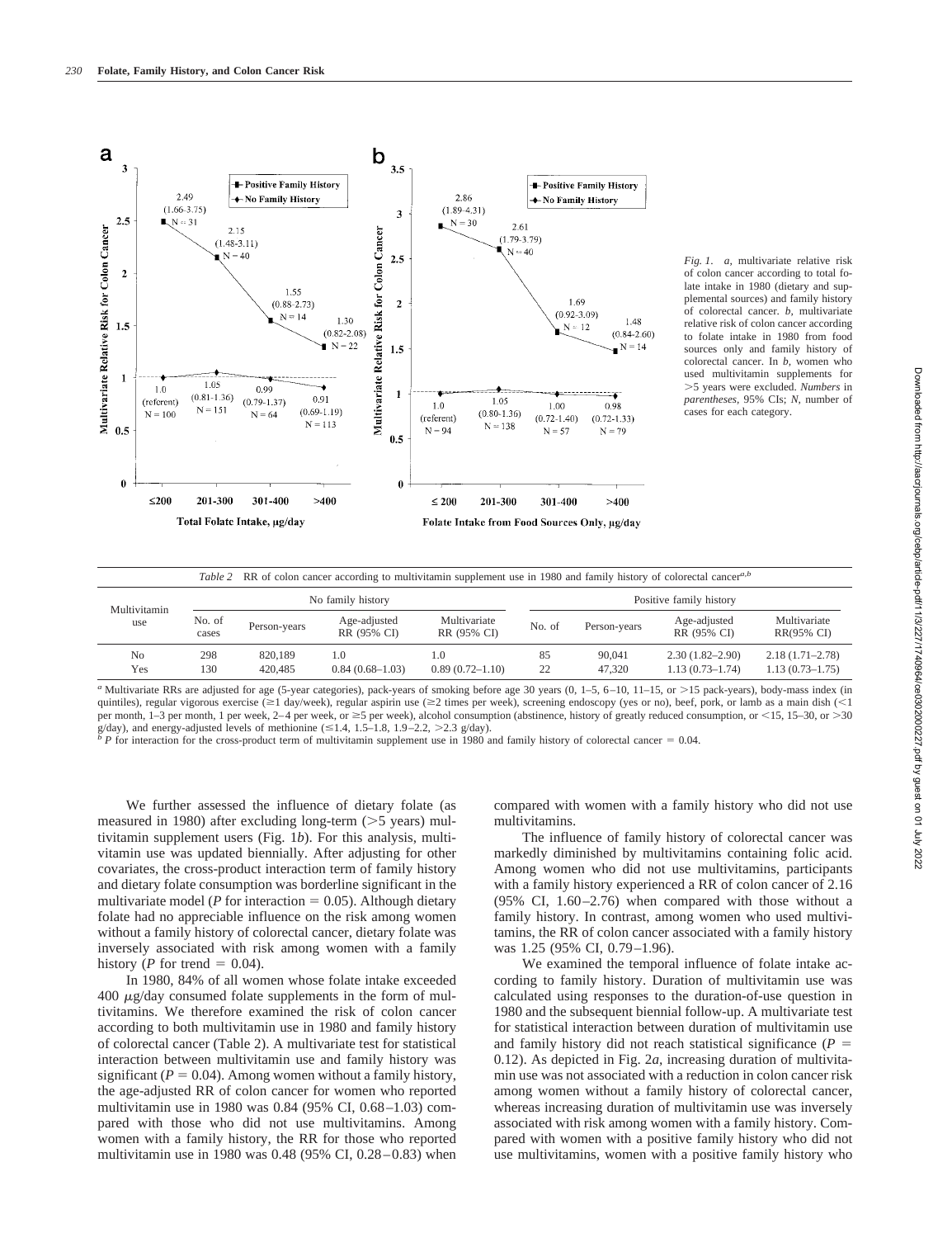

*Fig. 2*. *a,* multivariate relative risk of colon cancer according to duration of multivitamin use and family history of colorectal cancer. *b,* multivariate relative risk of colon cancer according to duration of high folate use (highest tertile) and family history of colorectal cancer. Only women in either the lowest or highest tertiles were included in *b*; women in the lower tertile of folate intake were considered the referents. *Numbers* in *parentheses,* 95% CIs; *N,* number of cases for each category.

reported 1–5 years of use experienced an age-adjusted RR of 0.80 (95% CI, 0.48–1.35), and those who reported  $>5$  years experienced a RR of 0.54 (95% CI, 0.29–1.00; *P* for trend  $=$ 0.06).

We further examined this temporal relation by considering the duration that the participant remained in the highest tertile of total folate intake. These data were based on responses to the 1980 dietary questionnaire and updated in 1984, 1986, 1990, and 1994. A multivariate test for statistical interaction between duration of high folate use and family history was significant  $(P = 0.04)$ . As shown in Fig. 2*b*, duration of high folate intake was not associated with colon cancer risk among women without a family history of the disease, whereas duration of high folate intake was inversely associated with risk among women with a family history. When compared with women with a positive family history in the lowest tertile of folate intake, women with a family history in the highest tertile of folate intake for 1–5 years experienced an age-adjusted RR of 0.67 (95% CI, 0.38–1.20), and those in the highest tertile for  $>5$ years experienced a RR of 0.46 (95% CI, 0.24–0.89; *P* for trend  $= 0.04$ ).

We examined dietary and nondietary colon cancer risk factors other than folate, including other vitamins present in multivitamin preparations. We conducted multivariate models that included the cross-product term of family history and folate intake as well as the cross-product term of family history and one other covariate. In each model that included the interaction with intake of vitamins A, C, D, E, calcium, dietary fiber, total fat, animal fat, and red meat, aspirin use, pack-years of smoking before age 35, postmenopausal hormone use, and screening endoscopy use, the cross-product term of family history and folate intake remained statistically significant ( $P \leq 0.02$ ). In contrast, after adjustment for the interaction of family history and folate intake, none of the other covariates had a significant interaction with family history ( $P \ge 0.30$ ).

We also observed a significant interaction between family history and methionine intake (Fig. 3*a*). A test for statistical interaction using the cross-product term of methionine intake and family history was significant in the multivariate model  $(P = 0.05)$ . Although methionine intake had no relation to colon cancer risk in women without a family history, methionine intake was associated with a significant reduction in risk among those with a family history (P for trend  $= 0.04$ ). When the cross-product terms representing the interactions of family history with folate and methionine intake were simultaneously included in the model, the interaction term of folate intake and family history remained significant, whereas the interaction term of methionine intake and family history became slightly attenuated ( $P$  for interaction  $= 0.02$  and 0.07 for folate and methionine, respectively).

We also examined the influence of alcohol intake on the risk of colon cancer according to family history (Fig. 3*b*). A multivariate test for statistical interaction using the cross-product term between alcohol intake (categorized dichotomously as  $\geq$ 30 g/day *versus* < 30 g/day) and family history was significant  $(P = 0.004)$ . Compared with women without a family history who abstained from alcohol, women without a family history who consumed  $\geq 30$  g of alcohol/day experienced a multivariate RR of 0.88 (95% CI, 0.56–1.39), women with a family history who abstained experienced a RR of 1.91 (95% CI, 1.32–2.78), and women with a family history who consumed  $\geq$ 30 g/day experienced a RR of 3.80 (95% CI, 2.13– 6.76). When the cross-product terms representing the interaction between alcohol intake and family history were added to a model that also included the interaction between folate intake and family history, both remained significant (*P* for interac $t$ tion = 0.004 and 0.02 for alcohol and folate, respectively).

We had previously observed the interaction between family history of colorectal cancer and folate intake using follow-up from 1980 through 1990.<sup>4</sup> Compared with women with-

<sup>4</sup> Unpublished data.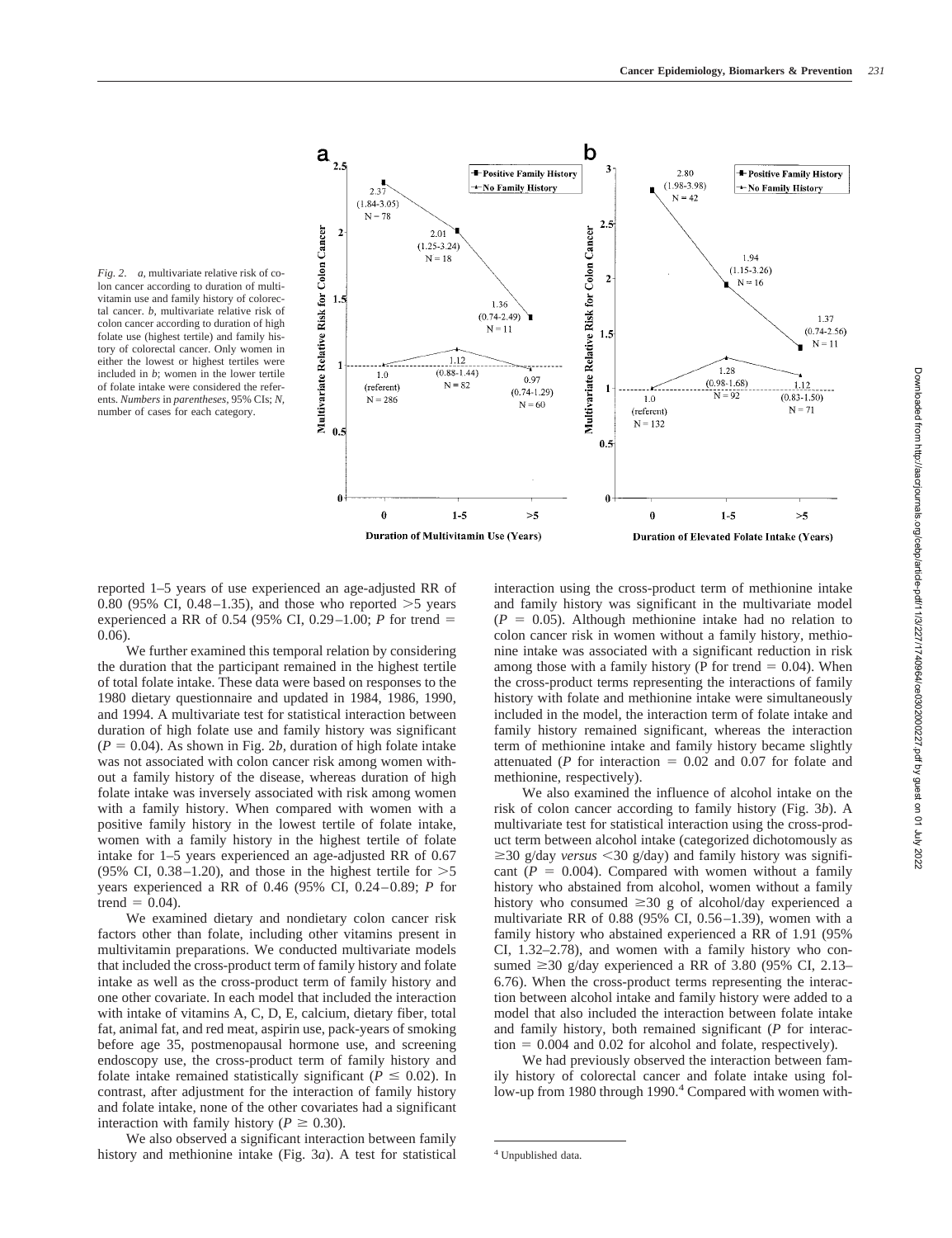

*Fig. 3*. *a,* multivariate relative risk of colon cancer according to methionine intake in 1980 and family history of colorectal cancer. *b,* multivariate relative risk of colon cancer according to alcohol intake in 1980 and family history of colorectal cancer. *Numbers* in *parentheses,* 95% CIs; *N,* number of cases for each category.

out a family history who consumed  $\leq 200 \mu g$  of folate/day (1980–1990), women without a family history who consumed  $>$ 400  $\mu$ g/day experienced a multivariate RR of 0.94 (95% CI, 0.65–1.34), women with a family history who consumed  $\leq$ 200  $\mu$ g/day experienced a RR of 2.71 (95% CI, 1.55–4.73), and women with a family history who consumed  $>400 \mu g/day$ experienced a RR of 0.85 (95% CI, 0.39–1.87; *P* for interac- $\tau$  tion = 0.01). To further explore the consistency of this relationship, we assessed the interaction between family history and folate intake (reported in 1980) using follow-up from 1990 through 1996. Compared with women without a family history who consumed  $\leq 200 \mu g/day$  (1990–1996), women without a family history who consumed  $>400 \mu g/day$  experienced a multivariate RR of 0.87 (95% CI, 0.56–1.36), women with a family history who consumed  $\leq$ 200  $\mu$ g/day experienced a RR of 2.31 (95% CI, 1.25–4.27), and women with a family history who consumed  $>400 \mu g/day$  experienced a RR of 1.37 (95%) CI,  $0.70 - 2.71$ ; *P* for interaction = 0.04).

## **Discussion**

In this large prospective study, we found that quantities of folate that are considerably greater than those needed to prevent clinical folate deficiency substantially attenuated the excess risk of colon cancer among women with a family history. Concordant with that finding, we observed a marked reduction in the effect of family history among multivitamin users. Our results indicate that individuals with a family history who use multivitamin supplements for  $>5$  years may decrease their risk of colon cancer by almost 50%. In addition, high levels of dietary methionine appeared to reduce the effect of family history, whereas moderate to heavy alcohol consumption appeared to increase the risk associated with family history.

The relative risk of colon cancer associated with a history of one or more affected first-degree relatives observed in this study is consistent with the findings of previous studies  $(1-4)$ , including an earlier report from this cohort (5). Other studies have demonstrated an inverse association between folate intake (17–30) and the risk of colorectal neoplasia, including a previous report from this cohort (16). However, in the current analysis, the inverse association with folate intake was far greater among people with a family history of colorectal cancer than among those without a family history.

Few studies have addressed whether specific dietary factors and micronutrients influence the risk of colon cancer associated with a family history (4, 15, 42–44). Two studies reported that alcohol consumption markedly increased the familial risk of colorectal cancer (4, 15), and one found that methionine diminished the effect of family history (15). Le Marchand *et al.* observed that family history was not associated with colorectal cancer among men in the "low risk" or "healthy" tertile of all colorectal cancer life-style risk factors, whereas men with a family history in the highest or "unhealthy" tertile of lifestyle variables experienced a RR of 11.7 (15). Similarly, Slattery *et al.* (43) noted that the influence of family history on colon cancer risk was largely abrogated among individuals in the lowest level of a "Western" pattern diet. In contrast, individuals in the highest level of a Western diet, characterized by heavy meat, egg, potato, high-fat dairy, refined grain, and sugar consumption, experienced the greatest risk associated with a family history. In the latter two analyses, it is uncertain which specific components of a "healthy" or "non-Western" pattern lifestyle were responsible for the attenuation of familial risk.

The mechanisms by which folate may modify the effect of family history are unclear. Folate and methionine are important factors in DNA methylation, whereas alcohol antagonizes methylation pathways (45). Genomic and proto-oncogenespecific DNA hypomethylation seems to be an early and consistent event in colon carcinogenesis (46–50). In addition, folate is required to convert deoxyuridylate into thymidylate. Blount *et al.* (51) demonstrated that folate deficiency was related to massive misincorporation of uracil into human DNA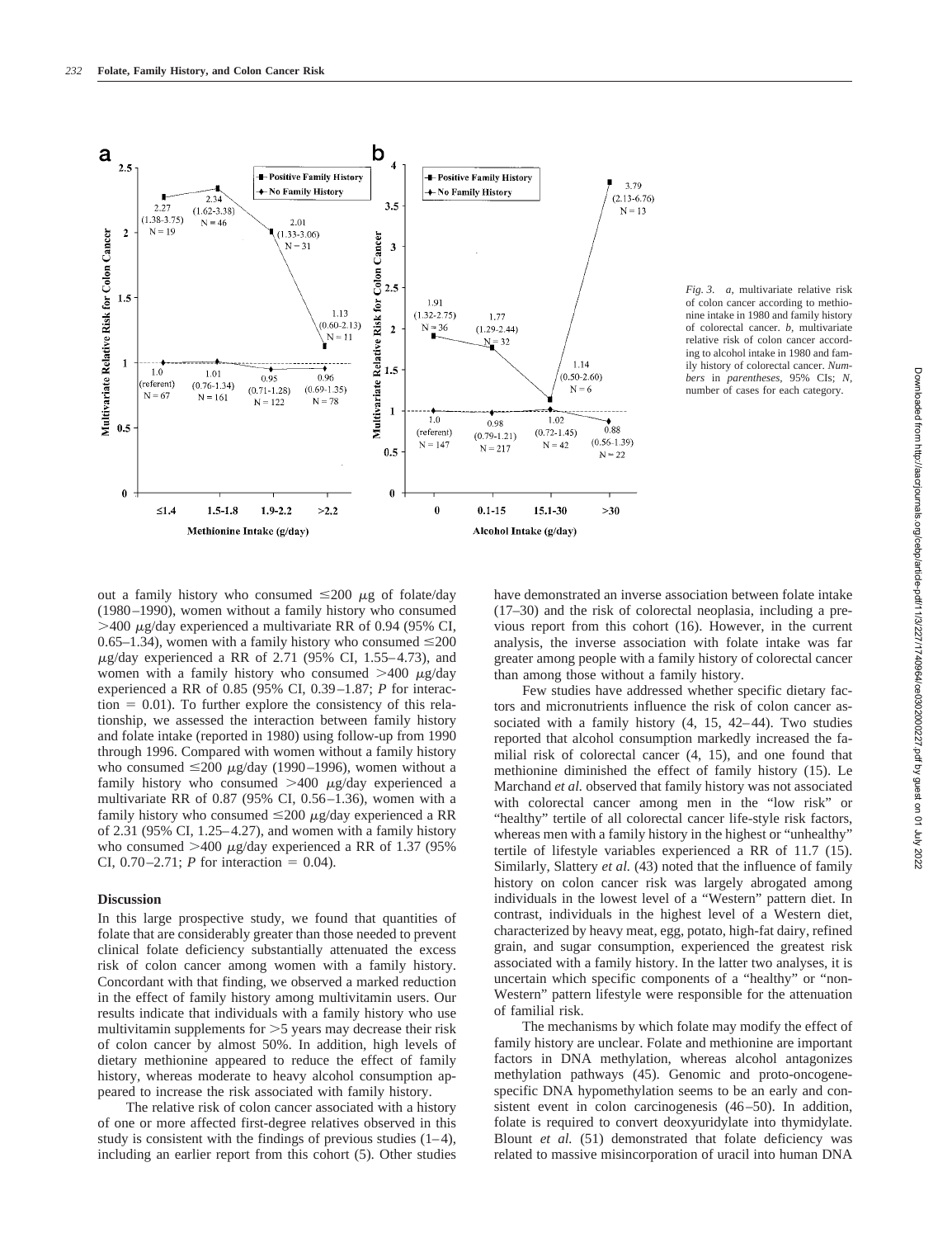and increased chromosomal breaks, and these changes were reversible with folate supplementation.

Defective DNA mismatch repair appears to account for the genetic susceptibility associated with hereditary nonpolyposis colorectal cancer (52). In the present analysis of sporadic colorectal cancer, the interactions of folate, methionine, and alcohol with family history suggest that individuals with a family history of colorectal cancer are more susceptible to dietary methyl deficiency, possibly as a result of low-penetrance aberrations in DNA methylation or DNA repair. However, our data do not exclude the possibility that folate, methionine, and alcohol intake may each modify the effect of family history through alternative or independent mechanisms.

The strengths of our study include its prospective design; repeated assessments of family history, diet, and multivitamin use; validation of folate intake with a biochemical marker; detailed data on many potential confounders; and high follow-up response rate. Data on family history were obtained only from the study participants; we did not ask relatives to verify these reports, and we did not determine family size. Because the participants were all nurses, the accuracy of the reports is likely to be high. Moreover, because the data on family history were collected before the diagnosis of any cases of colorectal cancer, any errors in recall would have attenuated rather than exaggerated a true association. Familial clustering of colorectal cancer is heterogeneous in nature, and our data on family history may include cases of colorectal cancer that occurred as a result of chance, a common environmental exposure, or a genetic predisposition. Nonetheless, these errors of misclassification would result in an underestimation of the true interaction between dietary exposures and the effect of family history. In addition, because our study was exclusively among women, it is uncertain whether these results are generalizable to men.

We cannot exclude the possibility that our findings are attributable to chance. However, several of our findings suggest that the effect of family history on the risk of colon cancer may be modified by folic acid intake. These findings include: (*a*) the fact that both dietary and supplementary folate significantly attenuated the effect of family history; (*b*) the lack of confounding from considered variables; (*c*) the biologically predicted interaction with methionine and alcohol intake; (*d*) the strength of the interaction, particularly with long-term multivitamin use and long-term high folate consumption; (*e*) the dose-responses observed for both amount and duration of folate intake; and (*f*) the consistency of the interaction in two separate time periods. Residual confounding from imperfect measurement of the considered variables is plausible but unlikely, given the similar results of the age-adjusted and multivariate models.

The influence of multivitamin supplements on the familial risk of colorectal cancer appears to principally reflect the folic acid content of multivitamins. However, one plausible alternative explanation remains uncontrolled confounding from other nutrients in multivitamin supplements. Nevertheless, the strong evidence of benefit from multivitamins, whether or not it is ultimately attributable to folic acid, is of interest in itself.

In conclusion, we observed that the excess risk associated with a family history of colorectal cancer was substantially reduced by higher intake of folic acid. These findings may provide potential avenues for prevention in a relatively highrisk population and generate new hypotheses for mechanisms of familial clustering of colorectal cancer.

### **References**

1. Slattery, M. L., and Kerber, R. A. Family history of cancer and colon cancer risk: the Utah population database [published erratum appears in J. Natl. Cancer Inst. (Bethesda), *86:* 1802, 1994]. J. Natl. Cancer Inst. (Bethesda), *86:* 1618– 1826, 1994.

2. St. John, D., McDermott, E., Hopper, J., Debney, W., and Hughes, E. Cancer risk in relatives of patients with common colorectal cancer. Ann. Intern. Med., *118:* 785–790, 1993.

3. Le Marchand, L., Zhao, L. P., Quiaoit, F., Wilkens, L. R., and Kolonel, L. N. Family history and risk of colorectal cancer in the multiethnic population of Hawaii. Am. J. Epidemiol., *144:* 1122–1128, 1996.

4. Kune, G., Kune, S., and Watson, L. The role of heredity in the etiology of large bowel cancer: data from the Melbourne colorectal cancer study. World J. Surg., *13:* 124–129, 1989.

5. Fuchs, C., Giovannucci, E., Colditz, G., Hunter, D., Speizer, F., and Willett, W. A prospective study of family history and the risk of colorectal cancer. N. Engl. J. Med., *331:* 1669–1674, 1994.

6. Cannon-Albright, L., Thomas, T., Bishop, D., Skolnick, M., and Burt, R. Characteristics of familial colon cancer in a large population database. Cancer (Phila.), *64:* 1971–1975, 1989.

7. Cannon-Albright, L., Skolnick, M., Bishop, D., Lee, R., and Burt, R. Common inheritance of susceptibility to colonic adenomatous polyps and associated colorectal cancers. N. Engl. J. Med., *319:* 533–537, 1988.

8. Chen, J., Giovannucci, E., Kelsey, K., Rimm, E. B., Stampfer, M. J., Colditz, G. A., Spiegelman, D., Willett, W. C., and Hunter, D. J. A methylenetetrahydrofolate reductase polymorphism and the risk of colorectal cancer. Cancer Res., *56:* 4862–4864, 1996.

9. Chen, J., Giovannucci, E., Hankinson, S. E., Ma, J., Willett, W. C., Spiegelman, D., Kelsey, K. T., and Hunter, D. J. A prospective study of methylenetetrahydrofolate reductase and *methionine synthase* gene polymorphisms, and risk of colorectal adenoma. Carcinogenesis (Lond.), *19:* 2129–2132, 1998.

10. Ma, J., Stampfer, M. J., Giovannucci, E., Artigas, C., Hunter, D. J., Fuchs, C., Willett, W. C., Selhub, J., Hennekens, C. H., and Rozen, R. Methylenetetrahydrofolate reductase polymorphism, dietary interactions, and risk of colorectal cancer. Cancer Res., *57:* 1098–1102, 1997.

11. Chen, J., Giovannucci, E. L., and Hunter, D. J. MTHFR polymorphism, methyl-replete diets, and the risk of colorectal carcinoma and adenoma among U.S. men and women: an example of gene-environment interactions in colorectal tumorigenesis. J. Nutr., *129:* 560S–564S, 1999.

12. Ma, J., Stampfer, M. J., Christensen, B., Giovannucci, E., Hunter, D. J., Chen, J., Willett, W. C., Selhub, J., Hennekens, C. H., Gravel, R., and Rozen, R. A polymorphism of the *methionine synthase* gene: association with plasma folate, vitamin B12, homocyst(e)ine, and colorectal cancer risk. Cancer Epidemiol. Biomark. Prev., *8:* 825–829, 1999.

13. Park, K. S., Mok, J. W., and Kim, J. C. The  $677C \rightarrow T$  mutation in 5,10methylenetetrahydrofolate reductase and colorectal cancer risk. Genet. Test., *3:* 233–236, 1999.

14. Slattery, M. L., Potter, J. D., Samowitz, W., Schaffer, D., and Leppert, M. Methylenetetrahydrofolate reductase, diet, and risk of colon cancer. Cancer Epidemiol. Biomark. Prev., *8:* 513–518, 1999.

15. Le Marchand, L., Wilkens, L. R., Hankin, J. H., Kolonel, L. N., and Lyu, L. C. Independent and joint effects of family history and lifestyle on colorectal cancer risk: implications for prevention. Cancer Epidemiol. Biomark. Prev., *8:* 45–51, 1999.

16. Giovannucci, E., Stampfer, M. J., Colditz, G. A., Hunter, D. J., Fuchs, C., Rosner, B. A., Speizer, F. E., and Willett, W. C. Multivitamin use, folate, and colon cancer in women in the Nurses' Health Study [see comments]. Ann. Intern. Med., *129:* 517–524, 1998.

17. Giovannucci, E., Rimm, E. B., Ascherio, A., Stampfer, M. J., Colditz, G. A., and Willett, W. C. Alcohol, low-methionine: low-folate diets and risk of colon cancer in men [see comments]. J. Natl. Cancer Inst. (Bethesda), *87:* 265–273, 1995.

18. Giovannucci, E., Stampfer, M. J., Colditz, G. A., Rimm, E. B., Trichopoulos, D., Rosner, B. A., Speizer, F. E., and Willett, W. C. Folate, methionine, and alcohol intake and risk of colorectal adenoma [see comments]. J. Natl. Cancer Inst. (Bethesda), *85:* 875–884, 1993.

19. Benito, E., Cabeza, E., Moreno, V., Obrador, A., and Bosch, F. X. Diet and colorectal adenomas: a case-control study in Majorca. Int. J. Cancer, *55:* 213–219, 1993.

20. Bird, C. L., Swendseid, M. E., Witte, J. S., Shikany, J. M., Hunt, I. F., Frankl, H. D., Lee, E. R., Longnecker, M. P., and Haile, R. W. Red cell and plasma folate, folate consumption, and the risk of colorectal adenomatous polyps. Cancer Epidemiol. Biomark. Prev., *4:* 709–714, 1995.